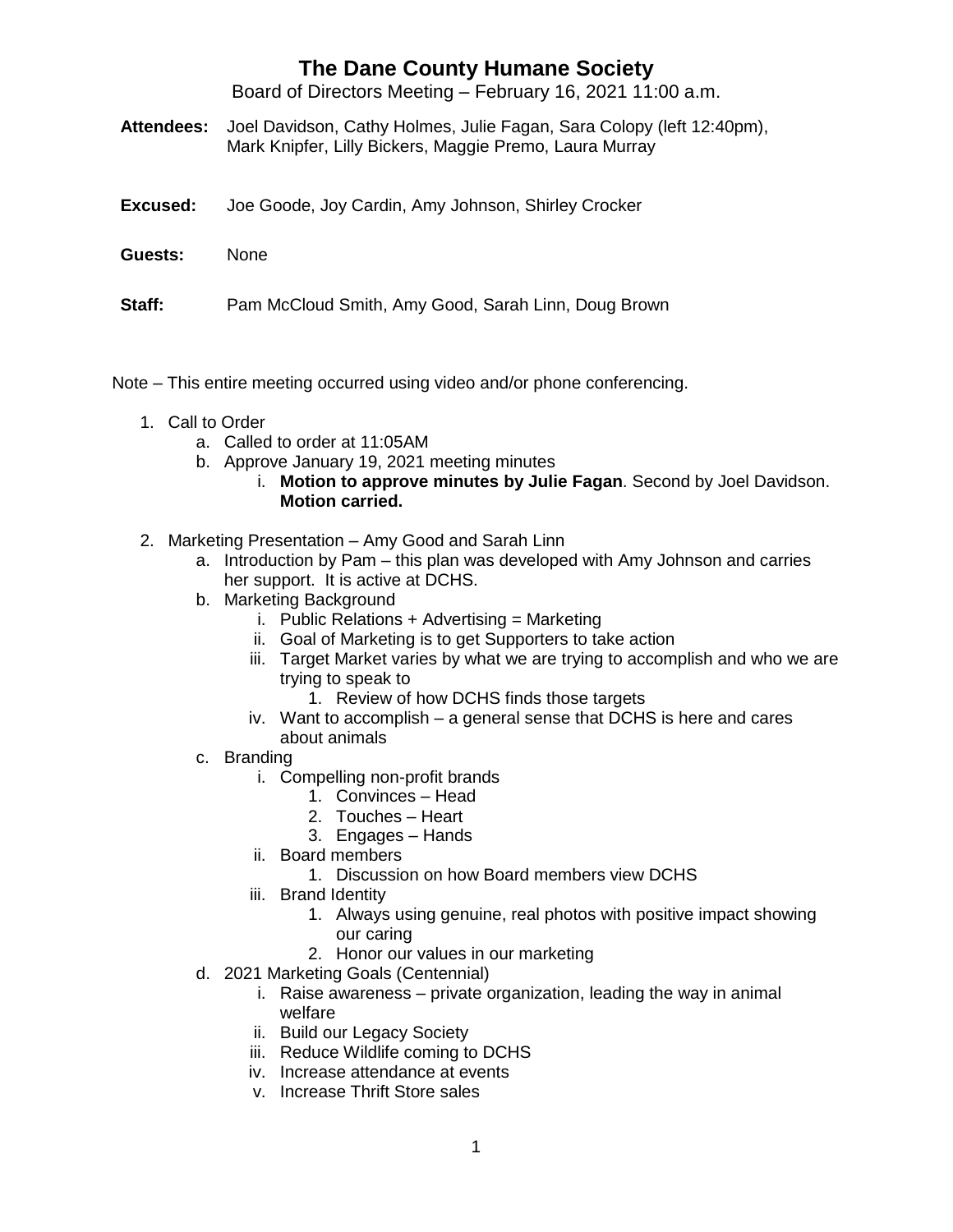## **The Dane County Humane Society**

Board of Directors Meeting – February 16, 2021 11:00 a.m.

- vi. Raise awareness of adoption process "how to", especially with Covid impacts
- vii. Build relationships focusing on diverse communities
- viii. Position DCHS as a pet resource in our community
- e. Review of Marketing / Advertising media partnerships
- i. Including TV, Radio and Print
- f. Marketing Tools
	- i. Web site, press releases, e-newsletters, Humane Education, community outreach events, brochures, volunteers, Information available at DCHS, new donor welcome packets, Family Tales, Direct mailings, FB, Instagram, etc.
	- ii. Excellent overview organizing all touch points into targeted Marketing Media
- g. Board support for Marketing
	- i. Always be a DCHS ambassador
	- ii. Like and share FB and Instagram posts
- h. Pam and Amy G. will be sending out summary of presentation for missing board members.
- i. Sarah Linn left meeting at end of presentation
- 3. Regular Updates
	- a. Executive Director
		- i. See Report
		- ii. City road through property
			- 1. 2 easements originally existed on property
				- a. 1 to West removed last year
				- b. 1 through the driveway on hold
			- 2. Development plan to north created by Developer Newcomb
				- a. Included plans for new road using dog runs, right next to building and down driveway
			- 3. Engaged attorney, planning to present proposals of other alternatives for City of Madison
	- b. Development Update Amy
		- i. See report
	- c. Animal Statistics Doug
		- i. See report
		- ii. January usually slow, even slower this year due to Covid
		- iii. Almost 50% reduction in stats during 2020 as compared to 2019.
		- iv. Saved rates and other results similar to previous years
		- v. Still good numbers, but difficult without volunteers
	- d. Financial Report Cathy
		- i. No new financials until after audit
- 4. Old Business
	- a. Diversity Discussion Follow Up and Next Steps
		- i. Full update to wait for Amy Johnson to return
		- ii. Useful for committee to touch base with other organizations that are already working to increase their diversity so DCHS cannot start from scratch.